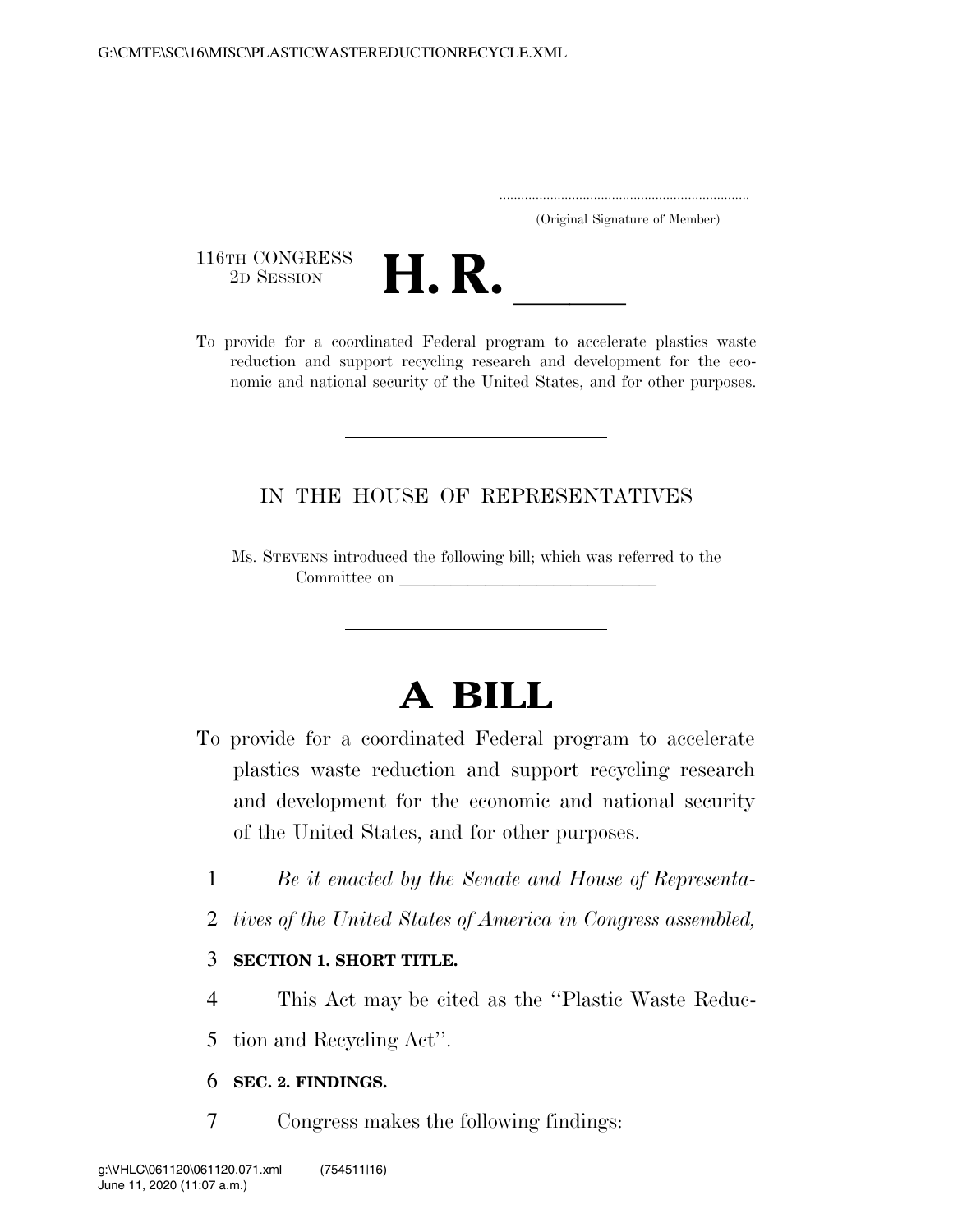$\mathfrak{D}$ 

 (1) It is estimated that global production of plastic has increased from 2,000,000 tons of plastic per year in 1950 to 400,000,000 tons per year today, and of the 8.3 billion metric tons of plastic ever produced globally, 6.3 billion metric tons has become plastic waste.

 (2) The United States has failed to invest in the development of domestic recycling markets, tech- nology and materials to make the recycling process more available and efficient, and as a result, the United States recycles only 9 percent of its plastic waste.

 (3) For more than 2 decades, the United States and other developed nations sold and exported 106,000,000 metric tons of recyclable plastics to China, but in 2018 China issued a ban on contami-nated United States plastics.

 (4) Following the 2018 China ban, more and more United States communities are sending recy-clable items to landfills or incinerators.

 (5) As recycling programs have moved toward single-stream curbside recycling, more recyclable items are mixed with non-recyclable items, resulting in fewer potentially recyclable items actually being recycled and turned into new, valuable products.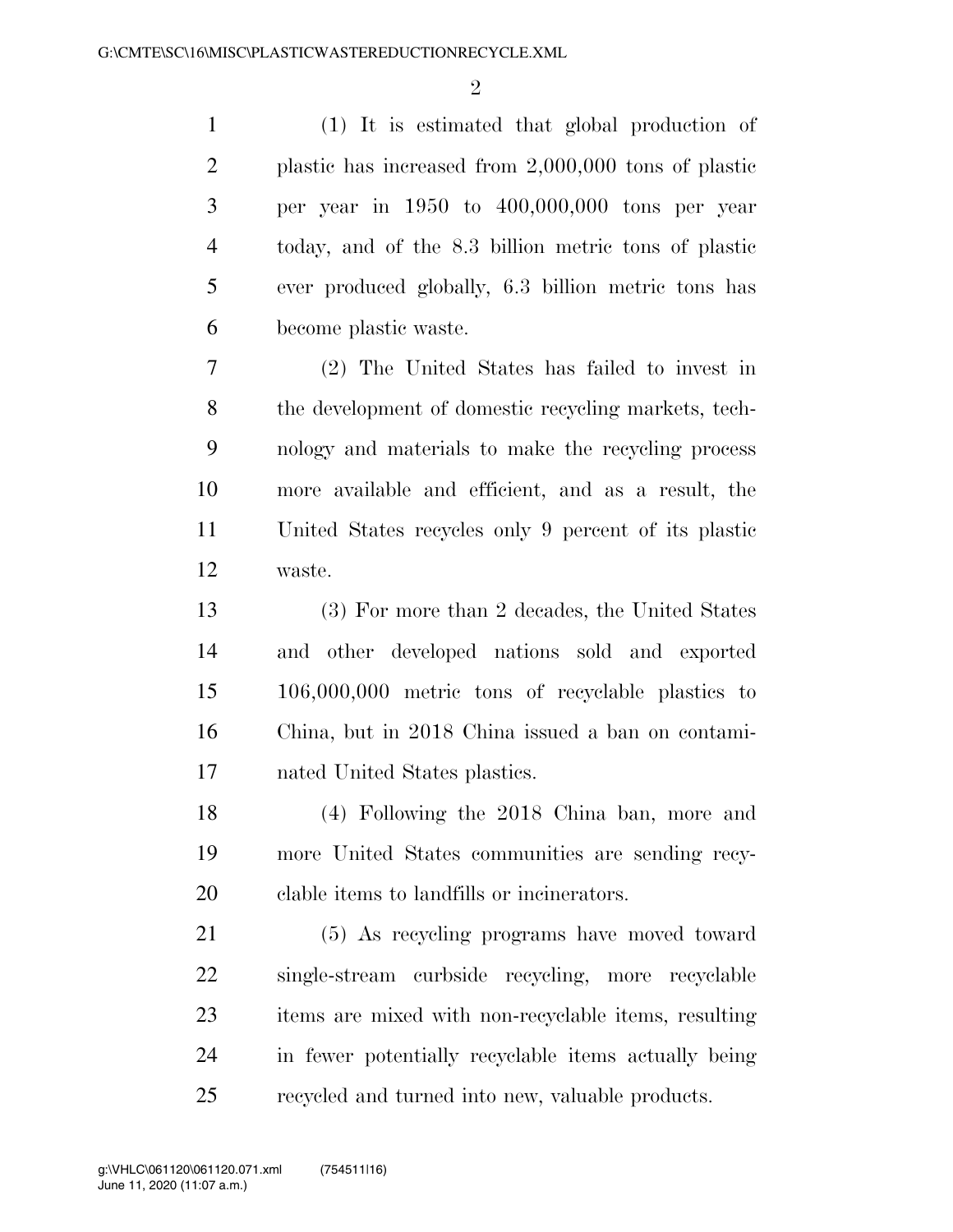(6) The resin identification coding system in use today has not been substantially updated since its creation in 1988.

 (7) Characterizing the type and recyclability of different types of plastics in use today requires up-dated standards.

 (8) Separating and processing the many dif- ferent types of plastics as well as the heterogenous materials containing multiple layers of different plastic types commonly in use today will require new sorting and recycling technologies.

 (9) There are currently limited private or public investments in advanced recycling technologies and other technologies to reduce the amount and impact of plastic waste.

 (10) The Federal Government can play an im- portant role in supporting research and development and facilitating standards, tools, and technologies needed across the different stages of the plastics production and recycling ecosystem.

#### **SEC. 3. DEFINITIONS.**

In this Act:

 (1) COMMITTEE.—The term ''Committee'' means the Interagency Committee established or designated under section 5.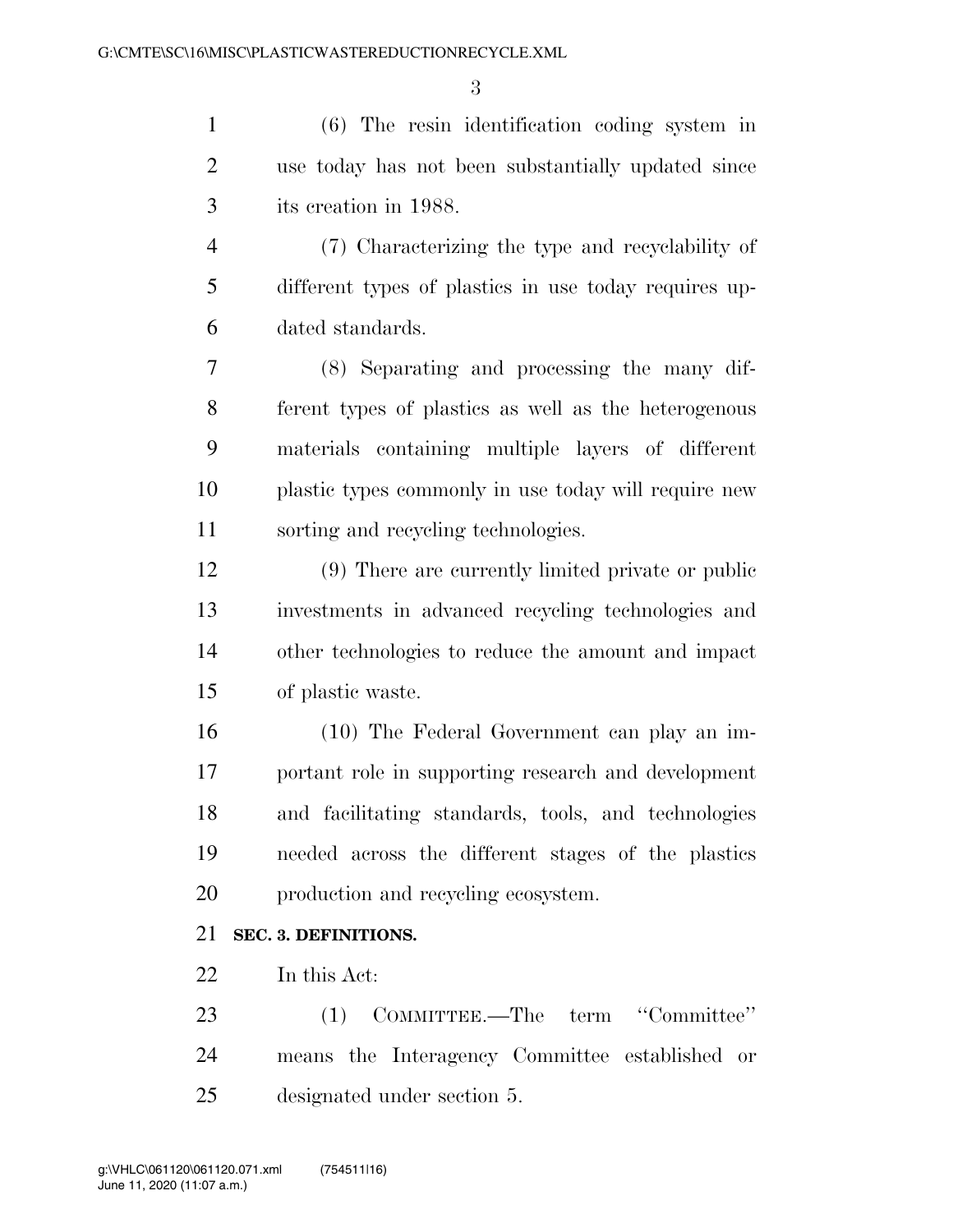| $\mathbf{1}$   | (2) DIRECTOR.—The term "Director" means                  |
|----------------|----------------------------------------------------------|
| $\overline{2}$ | the Director of the Office of Science and Technology     |
| 3              | Policy.                                                  |
| $\overline{4}$ | (3) PARTICIPATING AGENCIES.—The<br>term                  |
| 5              | "participating agencies" means the agencies under        |
| 6              | section $5(e)$ .                                         |
| $\tau$         | (4) PROGRAM.—The term "Program" means                    |
| 8              | the Plastic Waste Reduction and Recycling Program        |
| 9              | established under section 4.                             |
| 10             | (5) MARINE DEBRIS.—The term "marine de-                  |
| 11             | bris" has the meaning provided in the Marine De-         |
| 12             | bris Act (33 U.S.C. 1956).                               |
|                |                                                          |
| 13             | SEC. 4. PLASTIC WASTE REDUCTION AND RECYCLING PRO-       |
| 14             | GRAM.                                                    |
| 15             | (a) ESTABLISHMENT; PURPOSES.—The Director,               |
| 16             | acting through the Committee and each of the partici-    |
| 17             | pating agencies, shall establish and implement a program |
|                | 18 to be known as the "Plastic Waste Reduction and Recy- |
| 19             | cling Program". The purposes of the Program shall be     |
| 20             | $to-$                                                    |
| 21             | (1) improve the global competitiveness of the            |
| 22             | United States plastics recycling industry;               |
| 23             | (2) ensure United States leadership in plastic           |
| 24             | waste reduction and recycling research and innova-       |

tion;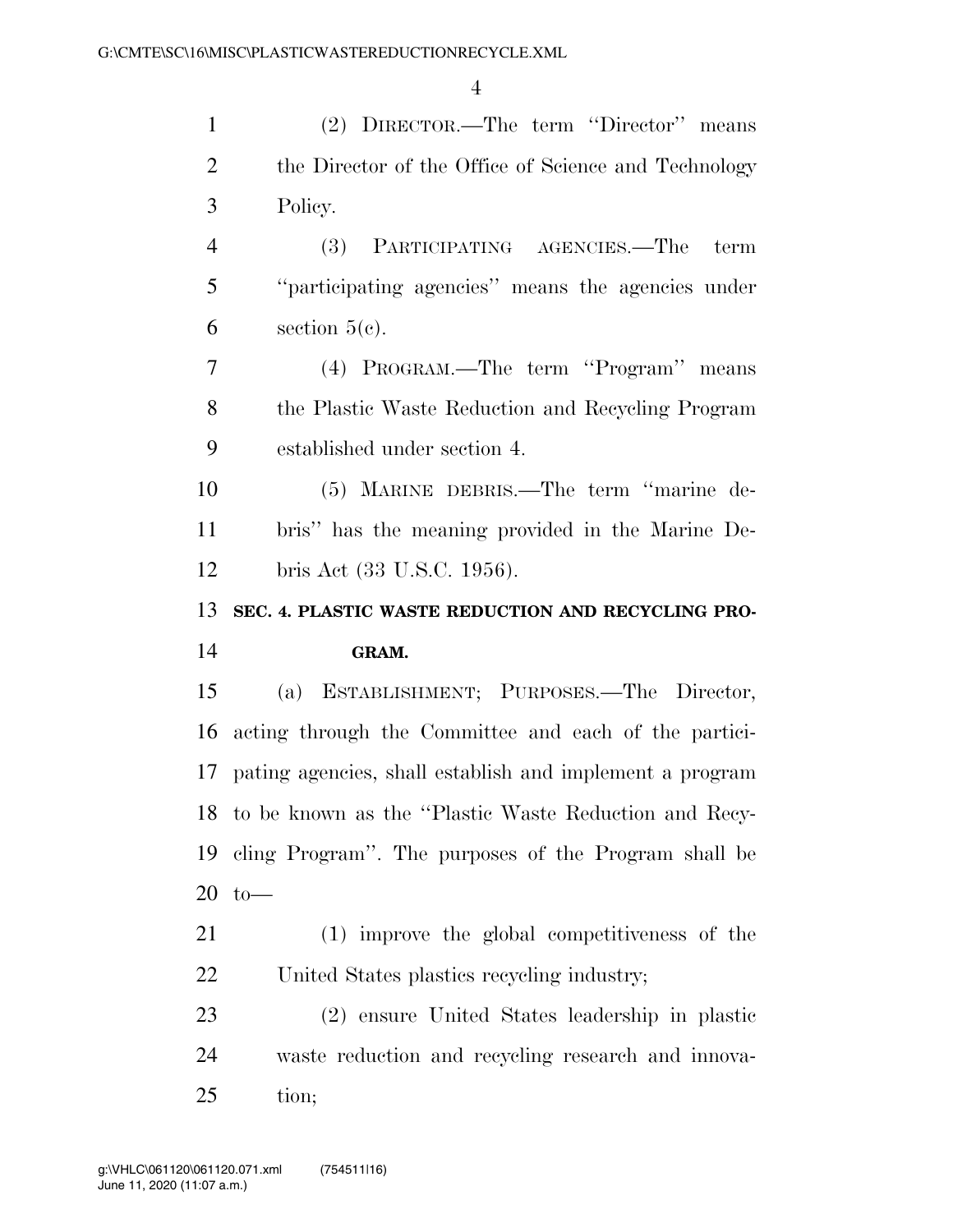(3) support United States leadership in the de- velopment of national and international standards for advanced plastics and plastic recycling;

 (4) mitigate any harmful effects of plastic waste on the environment.

 (b) PROGRAM ACTIVITIES.—In carrying out the Pro- gram, the Director, acting through the Committee and each of the participating agencies, shall carry out activities that include the following:

 (1) Supporting research, development, and dem- onstration of advanced plastics technologies opti- mized for recyclability, plastics recycling tech- nologies, bio-based plastics, biodegradable plastics, remediation, including bioremediation of plastic waste, recyclability and remediation of plastic-based textiles, and environmental impacts of plastic waste.

 (2) Supporting and facilitating public-private partnerships to leverage knowledge and resources to accelerate research, development, and demonstration in advanced plastics, plastics recycling, plastic waste remediation and other areas consistent with the pur-poses of this Act.

 (3) Interagency planning and coordination of Federal research and development of plastic waste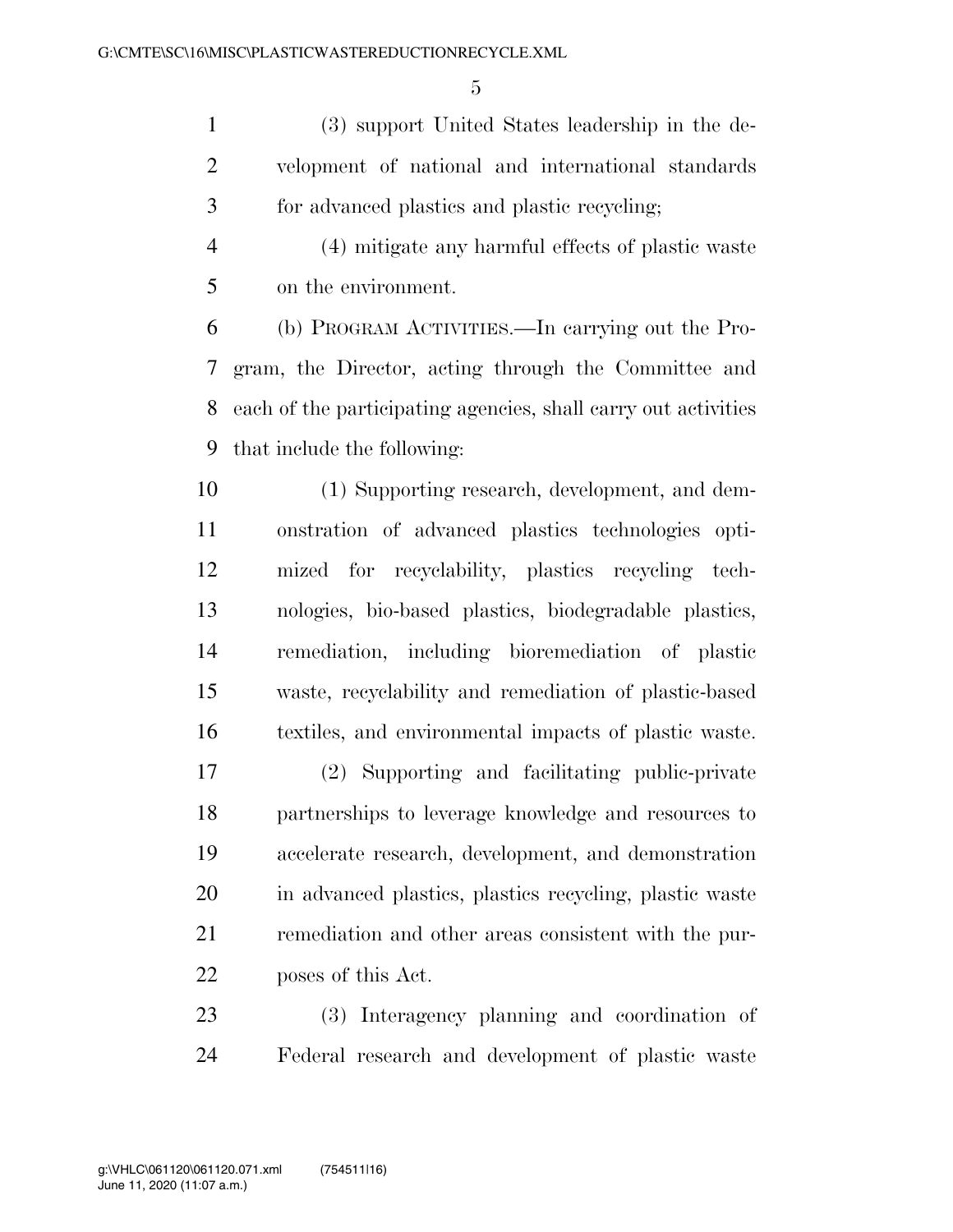reduction and recycling technologies and plastic waste remediation.

 (4) Promoting research collaboration with inter-national partners, as appropriate.

#### **SEC. 5. COORDINATION BY INTERAGENCY COMMITTEE.**

 (a) INTERAGENCY COMMITTEE.—Not later than 180 days after the date of enactment of this Act, the Director, acting through the National Science and Technology Council, shall establish or designate an Interagency Com- mittee to coordinate Federal programs and activities in support of plastic waste reduction and recycling and plas- tic waste remediation research and development under the Program.

 (b) CO-CHAIRS.—The Committee shall be co-chaired by the Director of the Office of Science and Technology Policy or designee and a representative from an agency participating in the Committee, as selected by the Director of the Office of Science and Technology Policy.

 (c) AGENCY PARTICIPATION.—The Committee shall include representatives from—

- (1) the National Institute of Standards and Technology;
- (2) the National Science Foundation;
- (3) the Department of Energy;
- (4) the Environmental Protection Agency;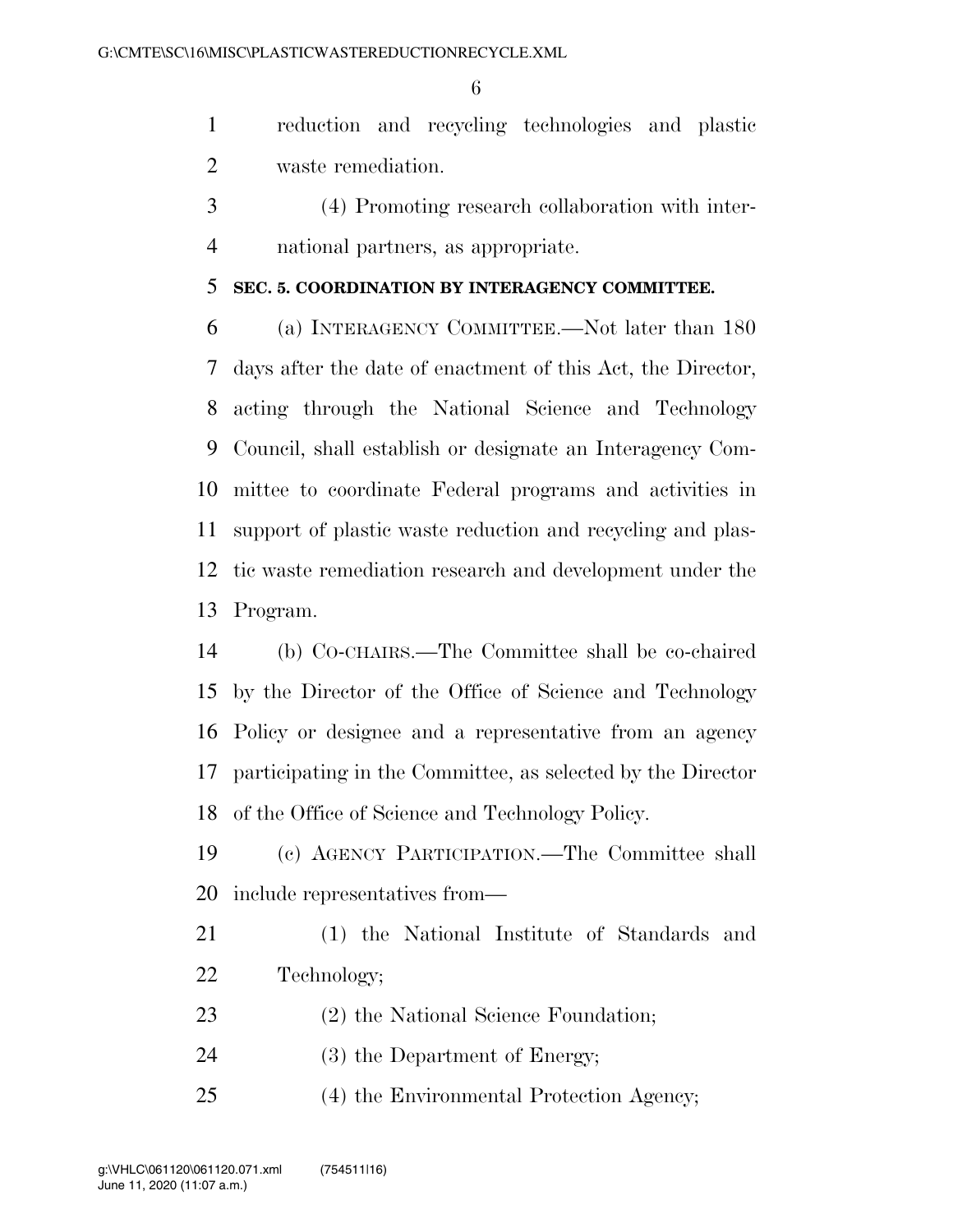| $\mathbf{1}$   | (5) the Department of Transportation;               |
|----------------|-----------------------------------------------------|
| $\overline{2}$ | (6) the National Oceanic and Atmospheric Ad-        |
| 3              | ministration;                                       |
| $\overline{4}$ | (7) the Department of Agriculture; and              |
| 5              | (8) any other Federal agency as considered ap-      |
| 6              | propriate by the Director of the Office of Science  |
| 7              | and Technology Policy.                              |
| 8              | (d) RESPONSIBILITIES.—The Committee shall—          |
| 9              | (1) provide for interagency coordination of Fed-    |
| 10             | eral plastics reduction and recycling and plastic   |
| 11             | waste remediation research, development, and dem-   |
| 12             | onstration, standards development, and education    |
| 13             | and training activities and programs of Federal de- |
| 14             | partments and agencies undertaken pursuant to the   |
| 15             | Program;                                            |
| 16             | (2) develop definitions for the following terms     |
| 17             | to guide the activities of the Program—             |
| 18             | $(A)$ recycle;                                      |
| 19             | (B) recyclability;                                  |
| 20             | (C) remediation;                                    |
| 21             | (D) advanced recycling;                             |
| 22             | (E) advanced plastics;                              |
| 23             | (F) biobased plastics;                              |
| 24             | (G) biodegradable plastics;                         |
| 25             | (H) microplastic;                                   |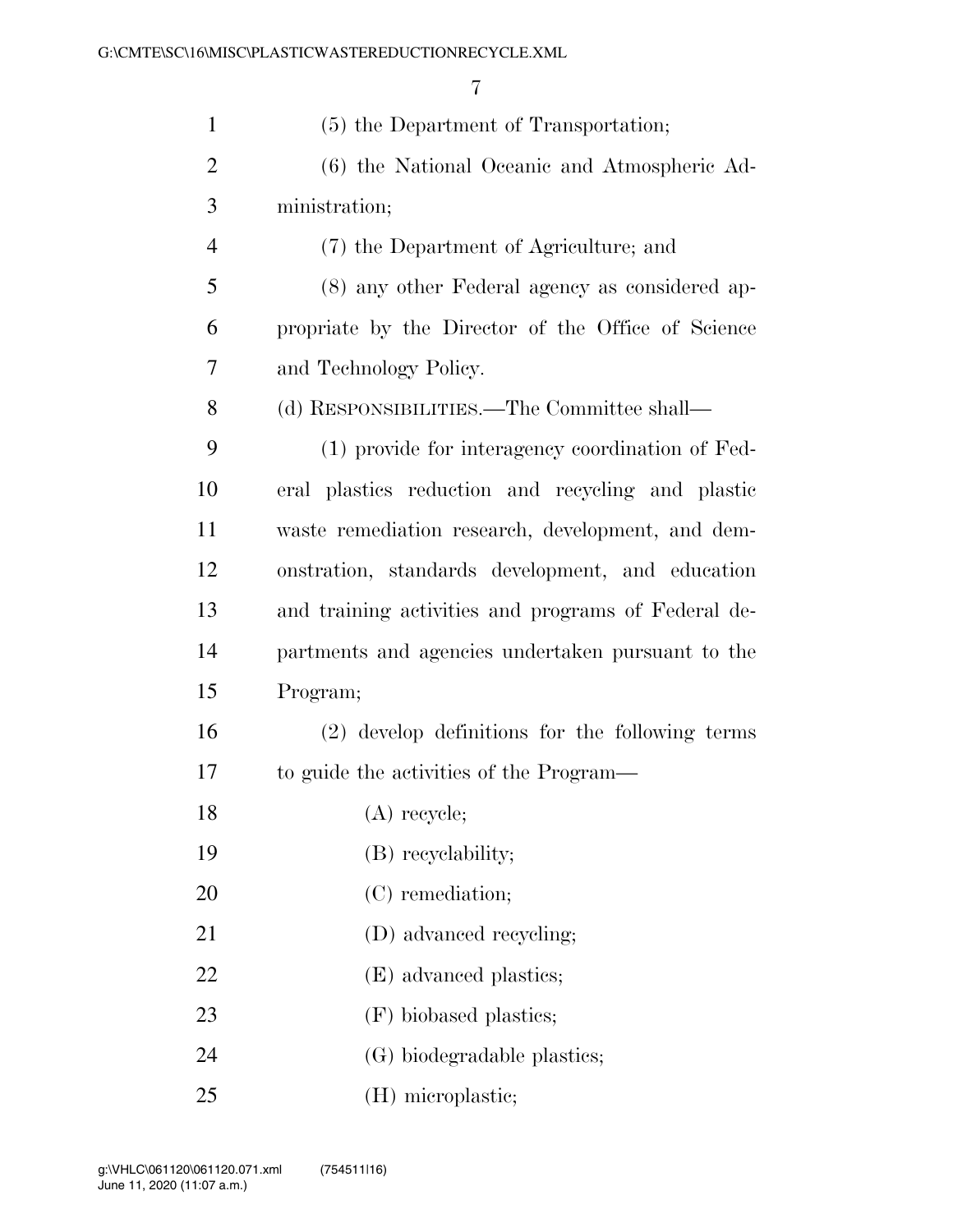| $\mathbf{1}$   | (I) nanoplastic; and                                   |
|----------------|--------------------------------------------------------|
| $\overline{2}$ | $(J)$ pyroplastic;                                     |
| 3              | (3) develop and update every 3 years a strategic       |
| $\overline{4}$ | plan, to be made publicly available, for plastic waste |
| 5              | reduction and recycling and plastic waste remedi-      |
| 6              | ation that—                                            |
| 7              | (A) establishes goals, priorities, and                 |
| 8              | metrics for guiding and evaluating the activities      |
| 9              | of the Program; and                                    |
| 10             | (B) describes—                                         |
| 11             | (i) how the Program will determine                     |
| 12             | and prioritize areas of plastic waste reduc-           |
| 13             | tion and recycling and plastic waste reme-             |
| 14             | diation for Federal research investments;              |
| 15             | (ii) the Program's support for long-                   |
| 16             | term funding for interdisciplinary plastic             |
| 17             | waste reduction and recycling research, de-            |
| 18             | velopment, demonstration, standards devel-             |
| 19             | opment, education, and public outreach ac-             |
| 20             | tivities;                                              |
| 21             | how Federal agencies partici-<br>(iii)                 |
| 22             | pating in the Program will collaborate with            |
| 23             | industry and with local governments, as                |
| 24             | appropriate; and                                       |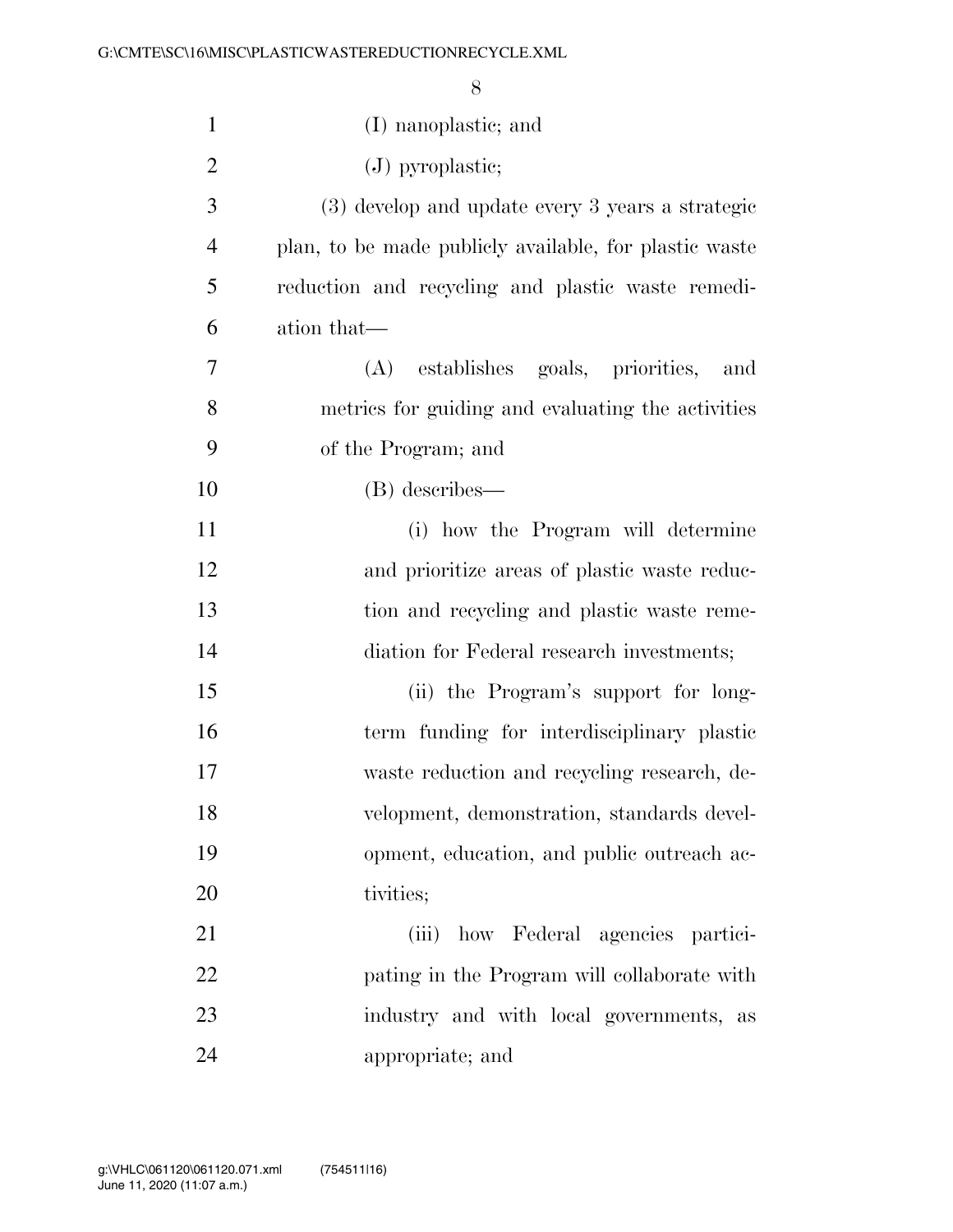| $\mathbf{1}$     | (iv) how the program will help move                       |
|------------------|-----------------------------------------------------------|
| $\overline{2}$   | the results of research out of the labora-                |
| 3                | tory and into commercial or municipal ap-                 |
| $\overline{4}$   | plication; and                                            |
| 5                | (C) with respect to the previous 3 years,                 |
| 6                | provides a summary of-                                    |
| $\boldsymbol{7}$ | (i) federally funded plastic waste re-                    |
| 8                | duction and recycling and plastic waste re-               |
| 9                | mediation research, development, and dem-                 |
| 10               | onstration;                                               |
| 11               | (ii) the adoption of advanced plastics                    |
| 12               | reduction and recycling technologies by                   |
| 13               | Federal, State, and local governments and                 |
| 14               | private entities; and                                     |
| 15               | (iii) other related activities for the                    |
| 16               | previous 3 years; and                                     |
| 17               | (4) consider input from universities, State and           |
| 18               | local governments, scientific societies, and public,      |
| 19               | private and nonprofit plastic recycling manufactur-       |
| 20               | ers and organizations in the development of the           |
| 21               | goals, priorities and metrics required under para-        |
| 22               | graph $(3)(A)$ .                                          |
| 23               | (e) TERMINATION.—The Interagency Committee                |
| 24               | shall terminate 10 years after the date on which the Com- |
| 25               | mittee is established under subsection (a).               |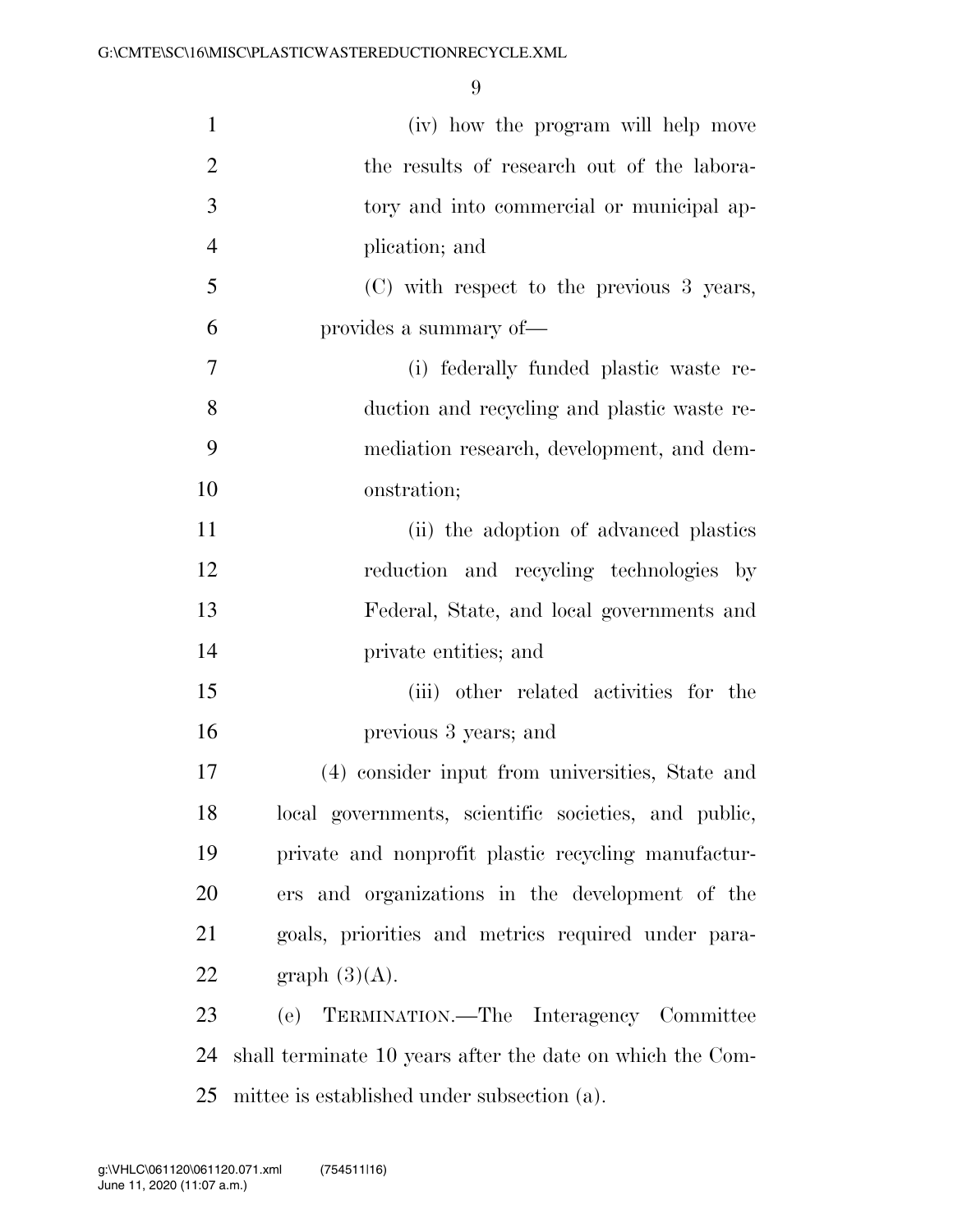# **SEC. 6. NATIONAL INSTITUTE OF STANDARDS AND TECH-NOLOGY.**

 As part of the Program, the Director of National In-stitute of Standards and Technology shall—

 (1) establish a science program for character- ization of plastic properties before, during, and after recycling and manufacturing, development of classi- fication systems, and creation of new data tools, techniques, and processes to advance plastics engi- neering and post-consumer plastic recycling and manufacturing;

 (2) develop innovations for effective and effi- cient measures for processing plastics, including films and textiles, collected for recycling, while con- sidering existing waste streams and future new ma-terials;

 (3) provide the metrology basis for standards development for plastic sorting infrastructure, proc- essing technologies, classification systems, including for biobased plastics, and recycling by design;

 (4) develop a clearinghouse to collect and sup- port dissemination of tools, guidelines and standards developed under this section;

 (5) consult with appropriate stakeholder groups to promote adoption and implementation of such guidelines and standards, including diverse manufac-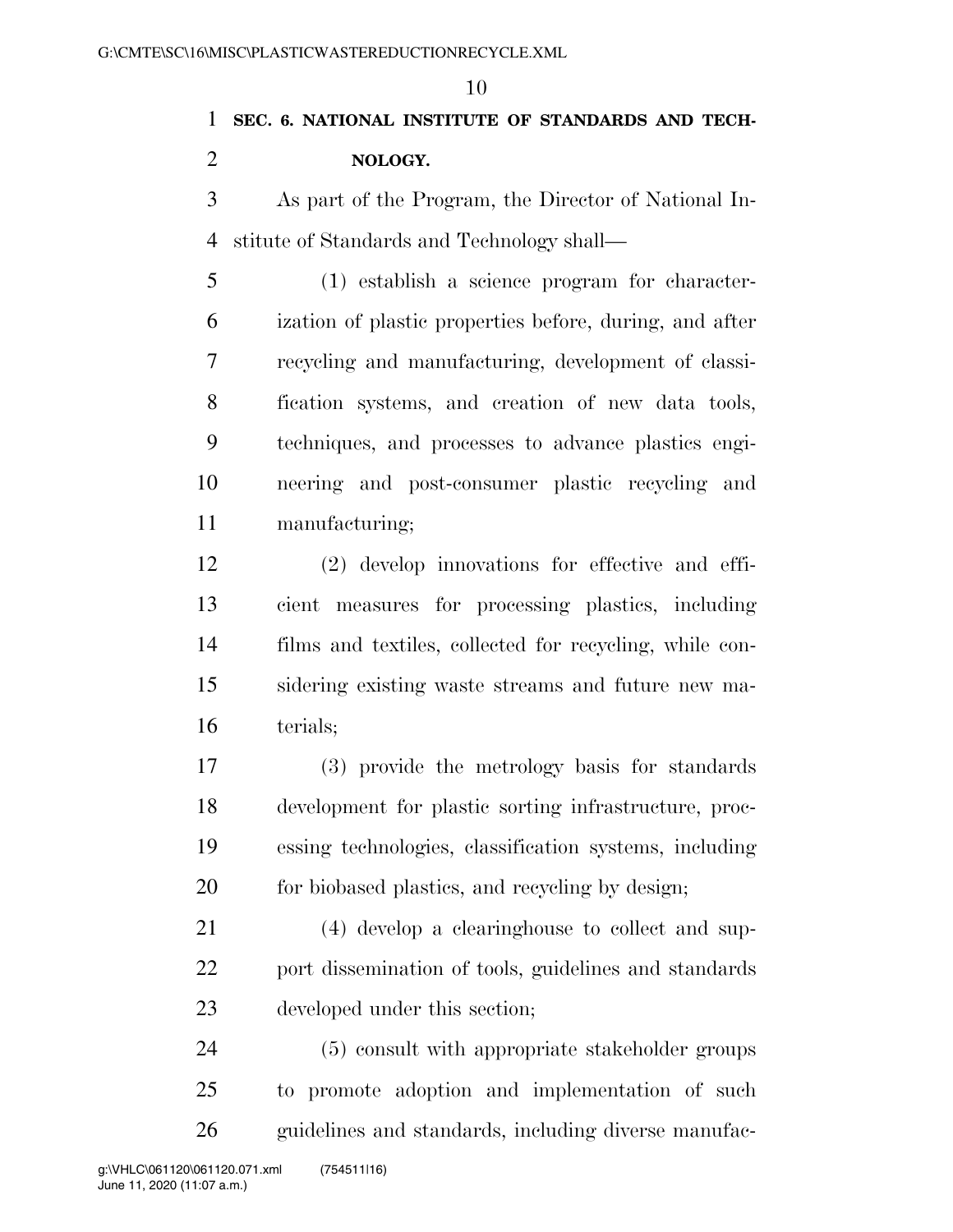turing and industry groups, such as packaging, in- cluding food packaging, agriculture, transportation, textile and fashion;

 (6) support plastics recycling research collabo- ration and coordinate standards development, as ap- propriate, with other agencies, State and local gov- ernments, nonprofit organizations, academia, private sector, and international partners; and

 (7) establish a program for measurements, methods and standards to assess the environmental impacts of plastics waste, including marine debris, and plastic particles and fibers.

#### **SEC. 7. NATIONAL SCIENCE FOUNDATION.**

 As part of the Program, the National Science Foun-dation shall—

 (1) support multidisciplinary basic research on advanced plastics that are designed for recyclability or biodegradation, on plastic waste remediation, on advanced recycling technologies for different plastics, and on composting and compostable plastics, and on plastic waste valorization;

 (2) support multidisciplinary research on the environmental and biological effects of plastic waste, and particularly the formation, transport and bio-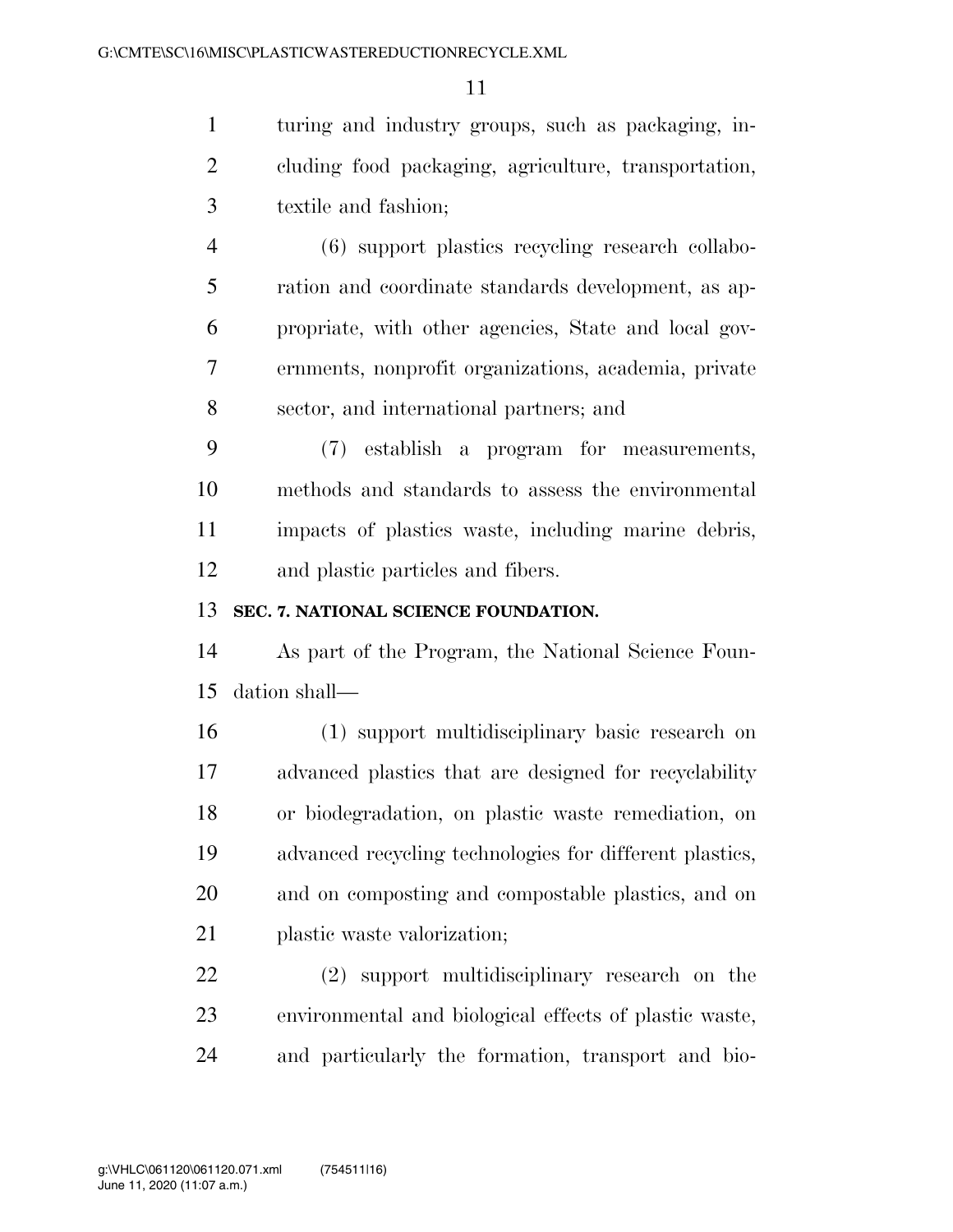| $\mathbf{1}$   | accumulation of nano- and micro-plastics relevant to  |
|----------------|-------------------------------------------------------|
| $\overline{2}$ | plastics recycling and plastic waste remediation;     |
| 3              | (3) support, as appropriate, development of           |
| $\overline{4}$ | interdisciplinary undergraduate and graduate cur-     |
| 5              | riculum and instructional materials relevant to plas- |
| 6              | ties recycling and plastic waste remediation;         |
| 7              | (4) support research experiences for under-           |
| 8              | graduate students relevant to plastics recycling and  |
| 9              | plastic waste remediation; and                        |
| 10             | (5) support plastics recycling research collabo-      |
| 11             | rations, as appropriate, with other agencies, State   |
| 12             | and local governments, nonprofit organizations, aca-  |
| 13             | demia, private sector, and international partners.    |
| 14             | SEC. 8. DEPARTMENT OF ENERGY.                         |
| 15             | As part of the Program, the Secretary of Energy       |
| 16             | shall—                                                |
| 17             | support integrated research, development,<br>(1)      |
| 18             | demonstration, and commercial application for-        |
| 19             | (A) chemical and bio-inspired plastic recy-           |
| 20             |                                                       |
|                | cling, including research on the potential envi-      |
| 21             | ronmental impact of chemical recycling tech-          |
| 22             | nologies;                                             |
| 23             | (B) advanced plastic synthesis;                       |
| 24             | (C) plastic waste remediation;                        |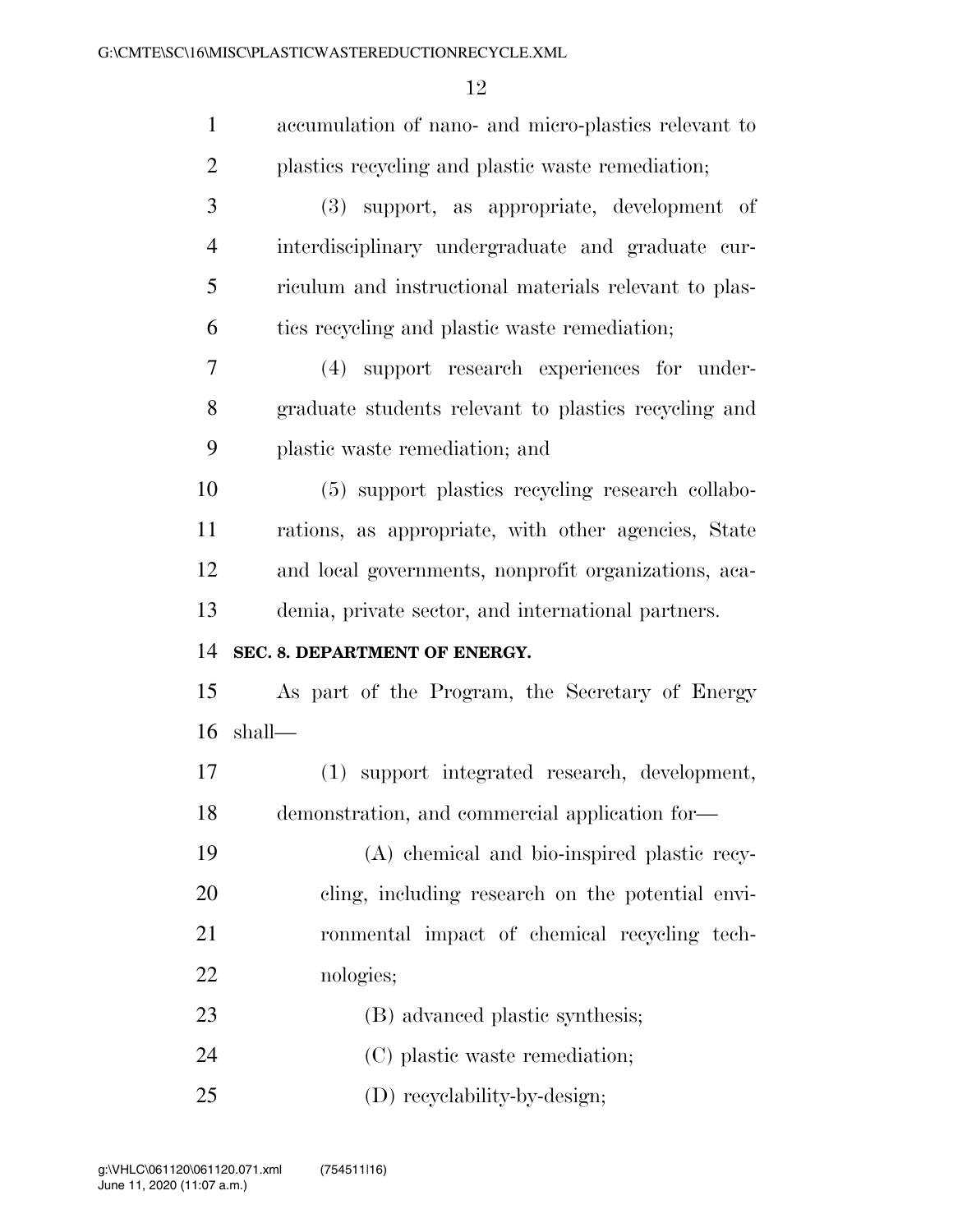| $\mathbf{1}$   | (E) systems-level strategies for improved             |
|----------------|-------------------------------------------------------|
| $\overline{2}$ | plastics separation and recovery; and                 |
| 3              | (F) upcycling of recycled plastics into new           |
| $\overline{4}$ | high-value plastics, including for food-grade         |
| 5              | packaging and advanced manufacturing applica-         |
| 6              | tions;                                                |
| 7              | (2) coordinate research efforts funded through        |
| 8              | existing programs across the Department of Energy,    |
| 9              | including the National Laboratories and relevant      |
| 10             | Manufacturing USA Institutes under section 34 of      |
| 11             | the National Institute of Standards and Technology    |
| 12             | Act (15 U.S.C. 278s); and                             |
| 13             | (3) support plastics recycling research collabo-      |
| 14             | rations, as appropriate, with other agencies, State   |
| 15             | and local governments, nonprofit organizations, aca-  |
| 16             | demia, private sector, and international partners.    |
| 17             | SEC. 9. ENVIRONMENTAL PROTECTION AGENCY.              |
| 18             | As part of the Program, the Administrator of the En-  |
| 19             | vironmental Protection Agency shall—                  |
| 20             | (1) conduct and support research development          |
| 21             | and demonstration of innovative plastic waste man-    |
| 22             | agement solutions, including reduction, reuse, recy-  |
| 23             | cling, recovery, composting infrastructure for bio-   |
| 24             | based plastics, and prevention of plastics, including |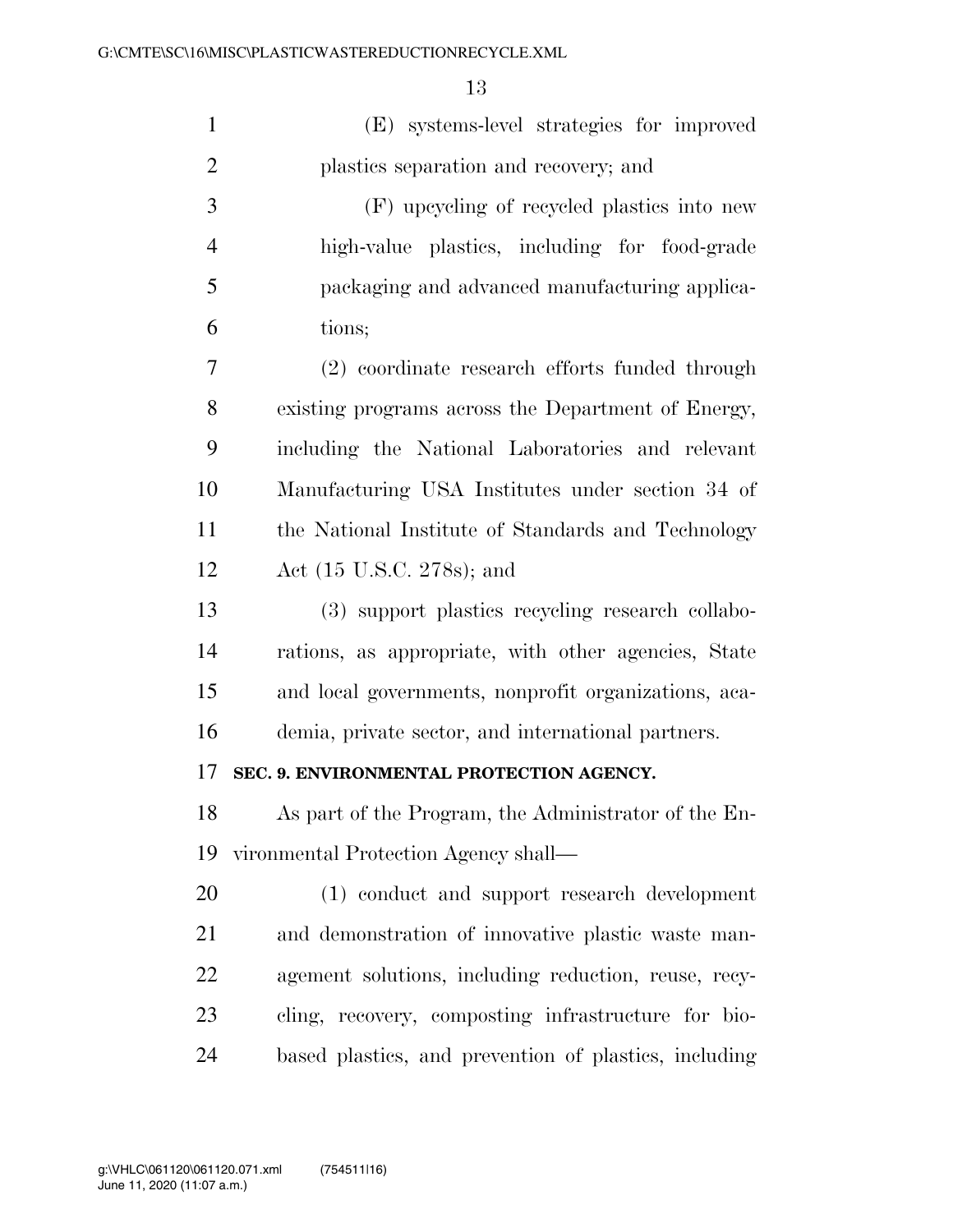microplastics, nanoplastics, and pyroplastics, from entering the air, soil, oceans, and waterways; (2) support and conduct research and analysis on the public health impacts of airborne and water- borne microplastics, nanoplastics, and pyroplastics, including research on routes of exposure, estimates of exposure in different populations, and toxicity as- sessments on animal and aquatic health, including the food chain; and (3) support plastics recycling research collabo- rations, as appropriate, with other agencies, State and local governments, nonprofit organizations, aca- demia, private sector, and international partners. **SEC. 10. NATIONAL OCEANIC AND ATMOSPHERIC ADMINIS- TRATION.**  As part of the Program, the Administrator of the Na-tional Oceanic and Atmospheric Administration shall—

18 (1) conduct and support research, data collec- tion, and analysis of plastic marine debris and ocean plastic pollution generation and sources, including microplastics, nanoplastics, and pyroplastics;

 (2) support research and analysis on the health impacts of oceanic microplastics on marine animal health, including the food chain; and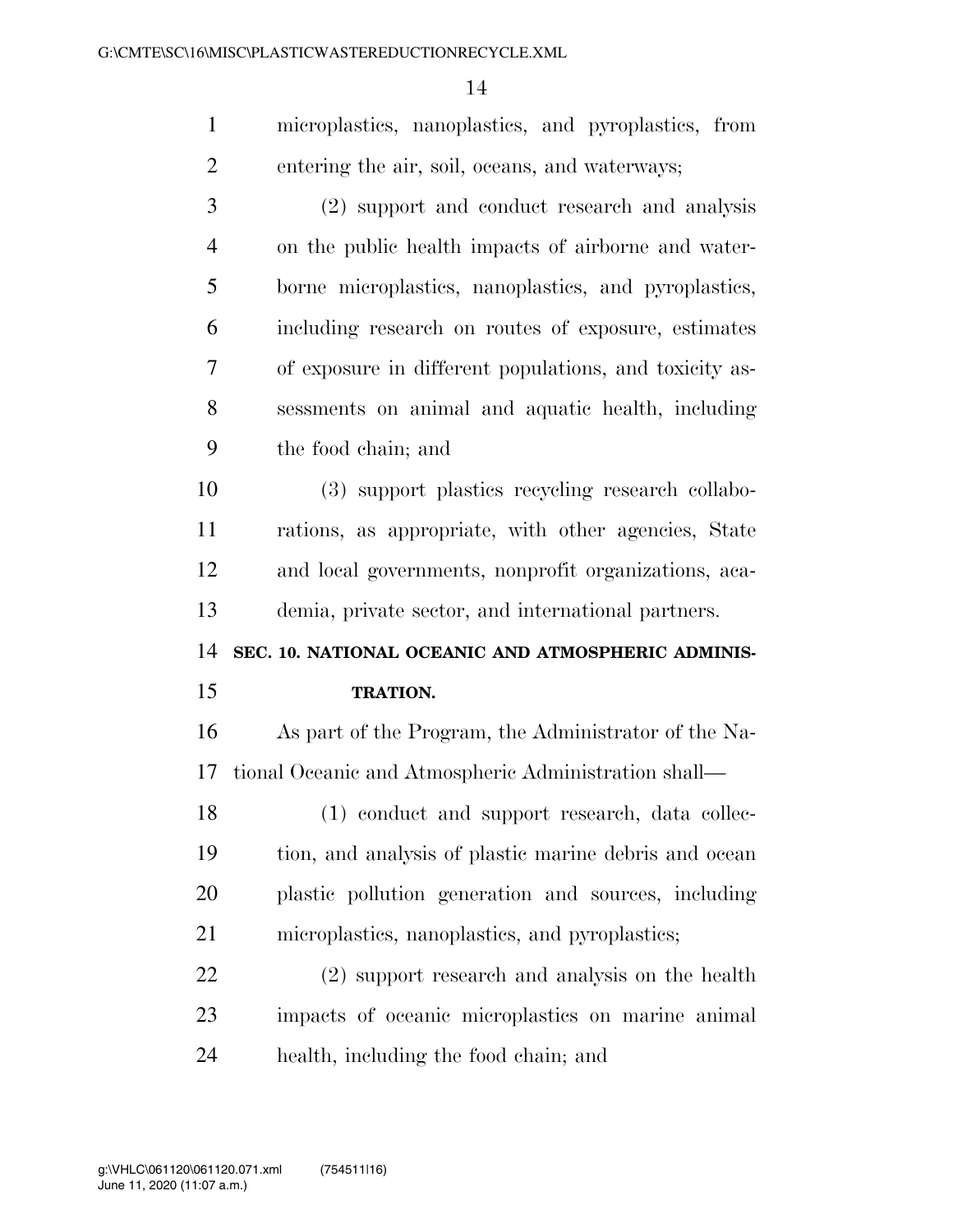(3) support ocean plastic research collabora- tions, as appropriate, with other agencies, State and local governments, nonprofit organizations, aca-demia, private sector, and international partners.

#### **SEC. 11. COMPTROLLER GENERAL REPORT.**

 Not later than 2 years after the strategic plan re- quired by section 5(d)(3) is first issued, the Comptroller General shall submit a report to Congress that assesses the implementation of the strategic plan by the Committee and participating agencies.

#### **SEC. 12. AUTHORIZATIONS.**

 There is authorized to be appropriated to carry out activities under this Act—

| 14 | (1) to the National Institute of Standards and |
|----|------------------------------------------------|
| 15 | Technology—                                    |
| 16 | (A) $$10,000,000$ for fiscal year 2021;        |
| 17 | (B) $$10,650,000$ for fiscal year 2022;        |
| 18 | (C) $$11,342,000$ for fiscal year 2023;        |
| 19 | (D) $$12,079,000$ for fiscal year 2024; and    |
|    |                                                |

- (E) \$12,865,000 for fiscal year 2025;
- (2) to the National Science Foundation—
- (A) \$30,000,000 for fiscal year 2021;
- (B) \$31,950,000 for fiscal year 2022;
- (C) \$34,027,000 for fiscal year 2023;
- (D) \$36,328,000 for fiscal year 2024; and